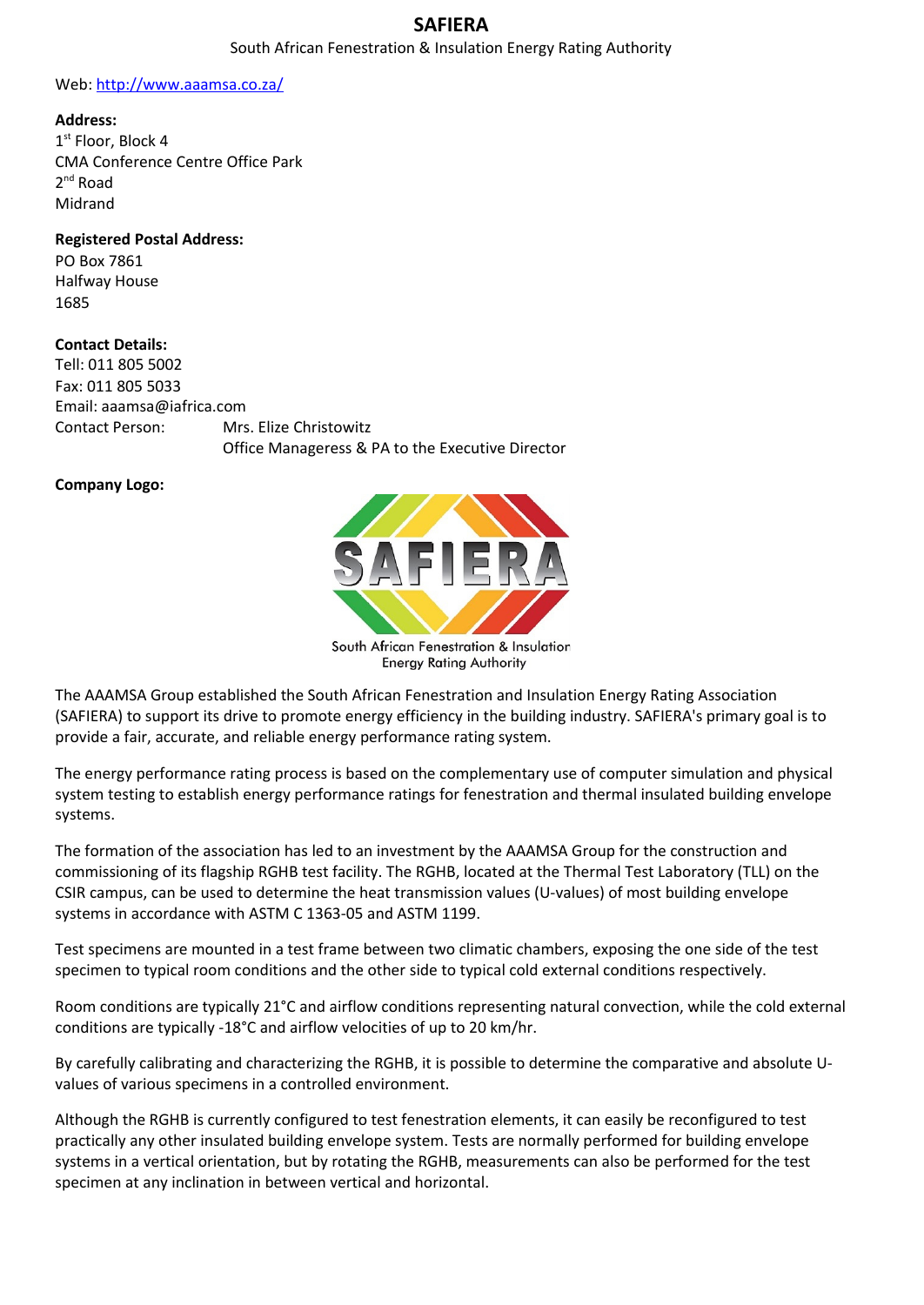To allow comparison of the results of the fenestration testing, the standard dimensions for fenestration specimens are 1195mm wide x 1495mm high; with a tolerance of 2mm. Manufacturers should ensure that the specimens presented for testing have been successfully tested for air leakage.

The maximum specimen dimension that can be tested in the RGHB is 4100mm wide x 3600mm high. For nonstandard test specimens and tests, it is important for manufacturers to consult with TTL prior to the manufacturing.

SAFIERA's primary goal is to provide accurate and reliable energy performance rating system.

## **Fenestration**

## **What is fenestration?**

Any light-transmitting section in a building wall or roof, including glazing material (which may be glass or plastic), framing (mullions, mullions and dividers), external shading devices, internal shading devices and integral (between glasses) shading devices.

Explaining energy flows for a window



Energy performance indices

**Energy Performance Indices** 

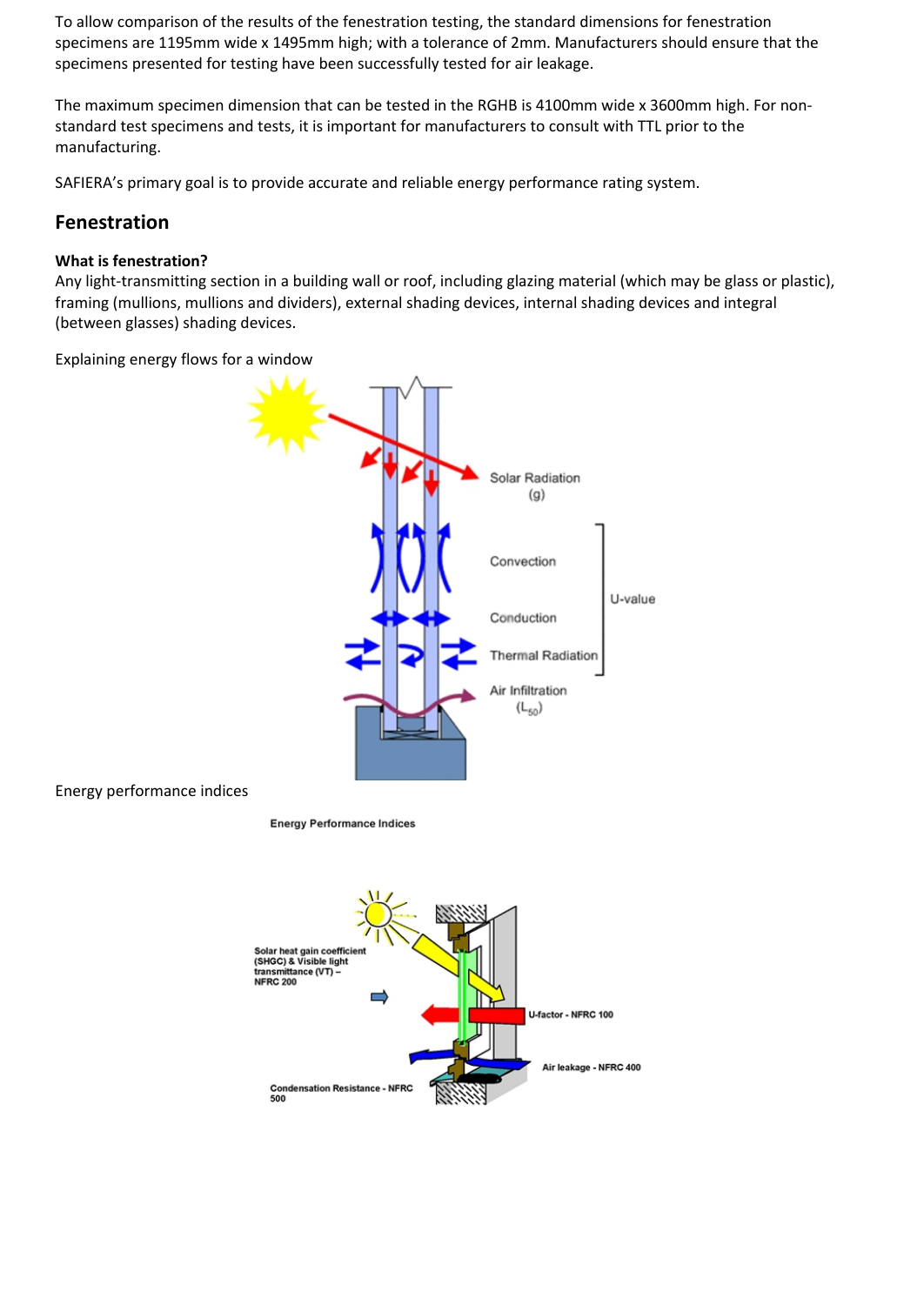# **Technical Information**

## **Fenestration**

## **What is a building envelope?**

Building envelope is a term used to describe the elements of a building that separate a habitable room from the exterior of a building or a garage or storage area.

The building envelope provides the thermal barrier between the indoor and outdoor environment, and its elements are the key determinants of a building's energy requirements that result from the climate where it is located. The envelope controls heat gain in summer and heat loss in winter.

## **What is a U-Value?**

The U-value measures the transfer of heat through a material or a building element (thermal transmittance), whereas the R-value measures the resistance to heat transfer. The total heat flow through a window is converted to a heat transmission coefficient, or U-factor. The U-value is expressed using the metric units (W/m<sup>2</sup>.K)

The lower (smaller) the U-value results the lower the heat flow, and therefore less heat loss. Higher U-values mean greater heat loss.

### **How is heat loss measured?**

- The U-value is expressed using the metric units  $(W/m<sup>2</sup>.K)$  where:
- W refers to the amount of heat transmitted across the face or through the material in watts;
- m2 refers to one meter squared of the material of a specified thickness; and
- K or 'degree Kelvin' refers to each °C temperature difference across the face of the materials or through the material

### **5 Steps to Thermal Performance Ratings**

The Thermal Performance Rating is the rating which is based on the following:

U-value (U-factor) measures the rate of heat loss of a window system (assembly) how well a product prevents heat from escaping. The insulating value is indicated by the R-value which is the inverse of the U-value. The lower the U-value, the greater a window's resistance to heat flow and the better its insulating value.

Solar Heat Gain Coefficient (SHGC) is the fraction of incident solar radiation admitted through a window, both directly transmitted, and absorbed and subsequently released inward. In plain English it measures how well a product blocks heat from the sun. The lower the SHGC, the better a product is at blocking unwanted heat gain. SHGC is expressed as a number between 0 and 1; values typically range from 0.25 to 0.80. The lower a window's solar heat gain coefficient, the less solar heat it transmits.

Air Leakage (AL) measures how much outside air come into a home or building through a product. AL rates typically fall in a range between 0.1 and 0.3. The lower the AL, the better a product is at keeping air out.

Visible Transmittance (VT) is an optical property that indicates the amount of visible light transmitted through a product. The SAFIERA VT is a whole window rating and includes the impact of the frame which does not transmit any visible light. While VT theoretically varies between 0 and 1, most values are between 0.3 and 0.8. The higher the VT, the lighter it's transmitted. A high VT is desirable to maximize daylight. Select windows with a higher VT to maximize daylight and view.

Condensation Resistance (CR) measures how well a product resists the formation of condensation. CR is expressed as a number between 1 and 100. The higher the number, the better a product is able to resist condensation.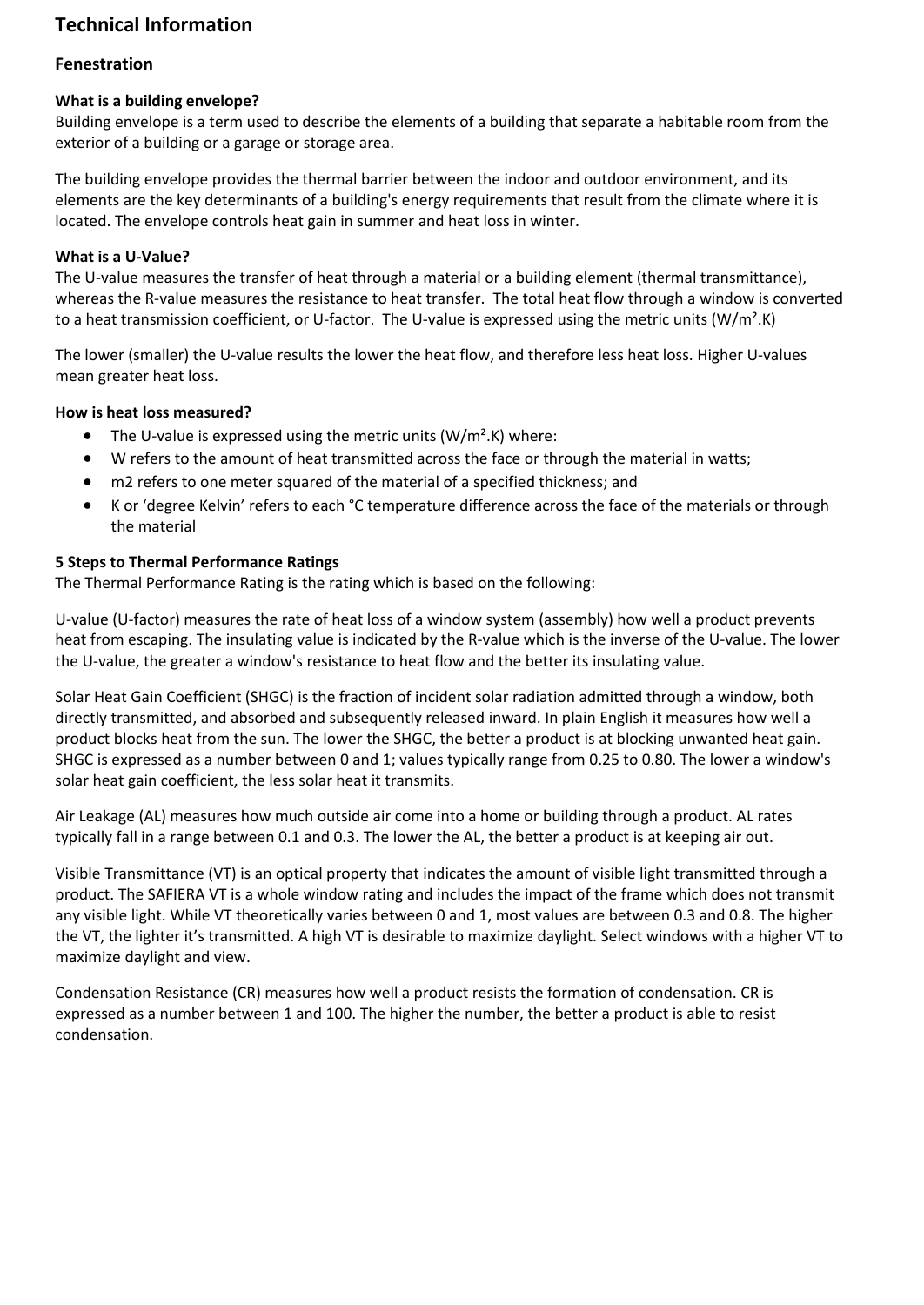**Deflection Law** Maximum Deflection 1/175<sup>th</sup> of Span



## **Insulation Systems Roofs & Ceilings**

## **Insulation Systems**

### **Examples of Insulation Systems**

Pitched Tiled or metal roof with flat ceiling:



| <b>No</b> | <b>Description</b>                     |  |
|-----------|----------------------------------------|--|
|           | <b>Outdoor Air Film</b>                |  |
| 2         | Tiled Roof (example 25mm cement tile)  |  |
| з         | Un-ventilated 38mm air space (batten)  |  |
|           | Reflective Foil Insulation or bulk RFL |  |
| 5         | Attic space (100mm)                    |  |
| 6         | <b>Bulk Ceiling Insulation</b>         |  |
|           | Plaster/Ceiling board (10mm thick)     |  |
|           | Indoor air-film (non-reflective)       |  |

#### **Structure**

Concrete or Terracotta tiled roof between 18degree and 35gegree pitch, 38mm battens, reflective foil insulation, reflective attic space, 10mm plasterboard flat ceiling and bulk insulation.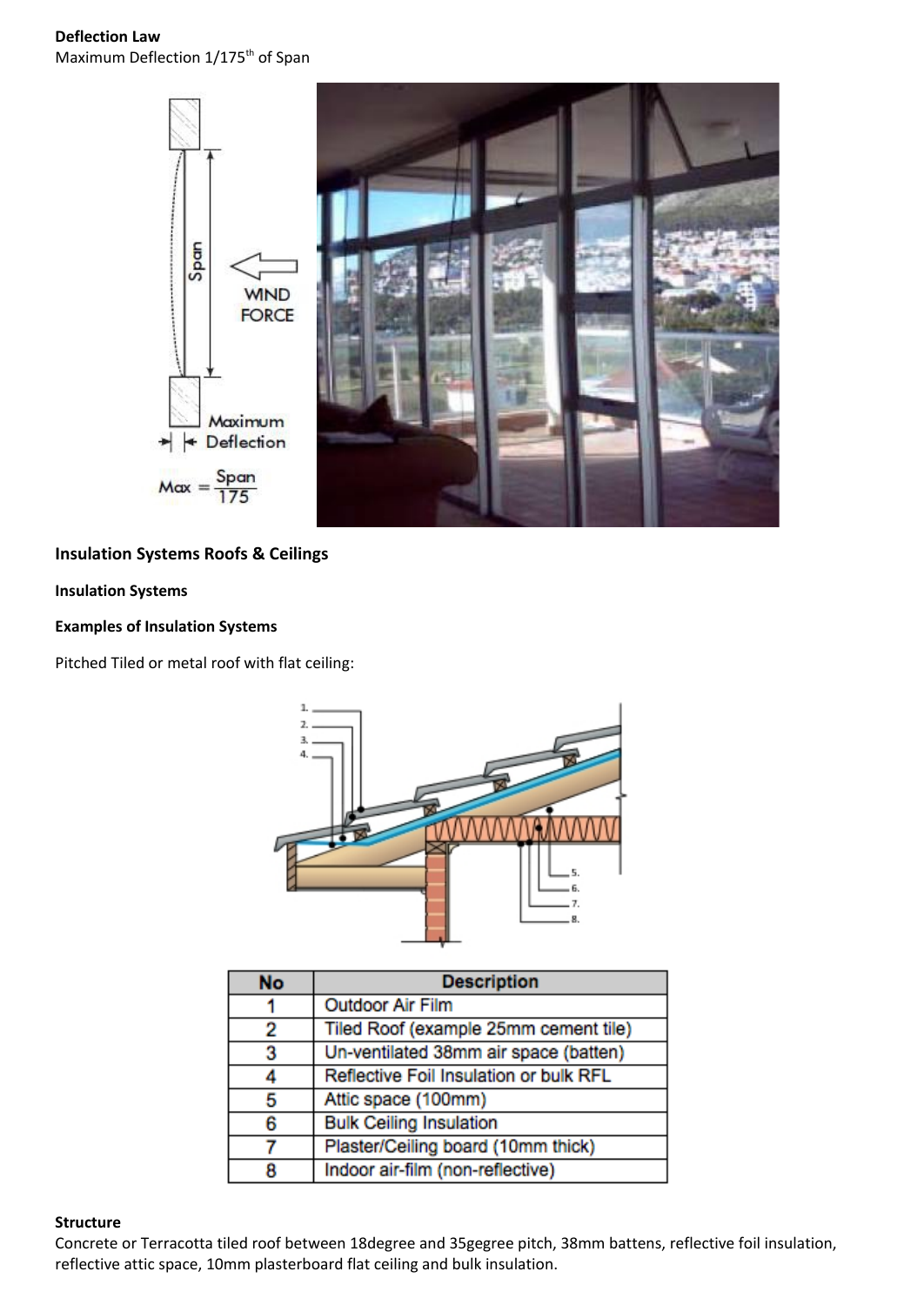#### **Insulation Installation**

*Option 1.1*: Reflective bulk insulation shall be installed over rafters and under 38mm battens, thus creating an air space, anti-glare side facing outwards and foil side facing inwards. When used reflective foil insulation shall have a 100mm or 150mm overlap in accordance with the manufacturer's installation specification. Install the bulk insulation between the ceiling joists on the ceiling board in accordance with the manufacturer's installation.

*Option 1.2*: Install bulk insulation between the ceiling joists on the ceiling board in accordance with the manufacturer's installation specification.

*Option 1.3*: Reflective insulation or reflective bulk insulation shall be installed over rafters and under 38mm battens, thus creating an air space, anti-glare side facing outwards and foil side facing inwards. When used reflective foil insulation shall have a 100mm or 150mm overlap in accordance with the manufacturer's installation specification. Install reflective insulation under rafters between the battens and ceiling board in accordance with the manufacturer's installation specifications.



| No | <b>Description</b>                         |  |
|----|--------------------------------------------|--|
|    | <b>Outdoor Air Film</b>                    |  |
| 2  | <b>Flat Metal Roof</b>                     |  |
| 3  | Un-ventilated 38mm air space (batten)      |  |
|    | Reflective Foil Insulation or bulk RFL     |  |
| 5  | Unventilated Reflective 200mm Air Space    |  |
| 6  | Unventilated Reflective 80mm Air Space     |  |
|    | Foil faced board (foil to roof/vinyl down) |  |
| я  | Unventilated Reflective 80mm Air Space     |  |
| а  | Unventilated Reflective 25m Air Space      |  |
| 10 | <b>Bulk Ceiling Insulation</b>             |  |
| 11 | Plaster/ceiling board 10mm                 |  |
| 12 | Indoor air-film (non-reflective surface)   |  |

## Flat metal roof with plasterboard ceiling (concealed 190mm rafters) *Option 2*:

## **Structure**

Flat metal roof between 0degrees and 5degree pitch with reflective foil or bulk reflective foil draped over or under roof battens providing 38mm air space with anti-glare of reflective foil facing the metal roof. Rafter sixe to allow minimum 190mm air space with 10mm plasterboard fixed directly to base of rafters or on battens to rafters (no thermal gain allowed for by plaster batten space). Above foil, 38mm air space, below foil, 100mm air space.

### **Insulation installation**

*Option 2.1*: Foil faced blanket draped over battens or under batten with foil facing downwards. Assume foil faced blanket example sagged but no air space above bulk. Assume minimum 25mm air space below foil prior or blanket surface. In all cases bulk insulation shall be positioned between ceiling joists/ceiling.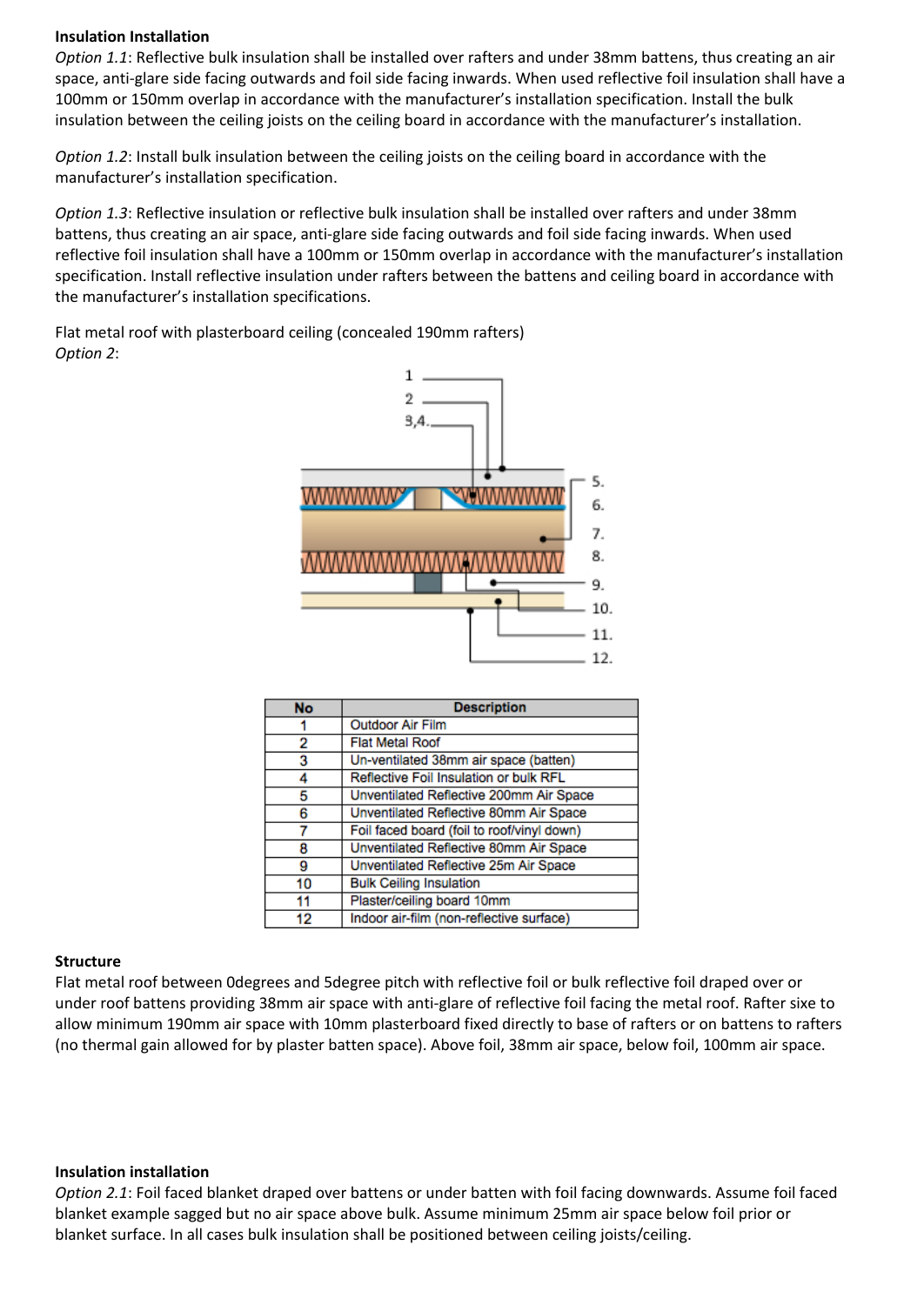*Option 2.2*: Where bulk is used it is placed between rafters on ceiling. Bulk insulation installed with 25mm airspace between foil above and top of bulk.

*Option 2.3*: For board or reflective board: 38mm air space above double sided anti-glare side facing metal, board positioned to span between rafters and located at mid height of air space providing 80mm air space above and below board.

*Options 2.4:* Double sided anti-glare or bubble foil draped over or under roof battens providing 38mm airspace (bright side of foil facing down) between cladding and foil.

### **Flat metal roof with plasterboard ceiling (exposed rafters)** *Option 3*:



| <b>No</b> | <b>Description</b>                       |  |
|-----------|------------------------------------------|--|
|           | <b>Outdoor Air Film</b>                  |  |
| 2         | <b>Flat Metal Roof</b>                   |  |
| з         | Un-ventilated 40mm air space (batten)    |  |
| 4         | Reflective Foil Insulation or bulk RFL   |  |
| 5         | Unventilated Reflective 50mm Air Space   |  |
|           | Unventilated Reflective 20mm Air Space   |  |
| 6         | Foil faced board                         |  |
|           | Unventilated Reflective 20mm Air Space   |  |
|           | Unventilated Reflective 15m Air Space    |  |
| 8         | Ceiling Insulation                       |  |
| 9         | Plaster/ceiling board                    |  |
| 10        | Indoor air-film (non-reflective surface) |  |

### **Structure**

- Flat metal roof between 0 and 5degree pitch with foil faced blanket product draped over minimum 110mm high batten which is located over ceiling lining and roof rafter
- Foil facing downwards to minimum 15mm air space, 10mm plasterboard ceiling fixed between batten and exposed rafter

### **Insulation Installation**

*Option 3.1*: Double side anti-glare foil positioned over minimum 110mm batten. 70mm air space below double sided anti-glare foil replaced with 20mm air space and bulk insulation. Bulk insulation laid over ceiling lining.

*Option 3.2*: Double sided anti-glare foil draped over minimum 110mm batten providing 40mm air space with antiglare side of foil facing metal roof. Reflective board positioned at mid height of remaining 70mm air space providing 20mm air space and below reflective board.

*Option 3.3:* Double sided anti-glare or bubble foil draped over 90mm batten providing 40mm batten providing 40mm air space between metal roofing and foil. 50mm air space between foil and plaster ceiling.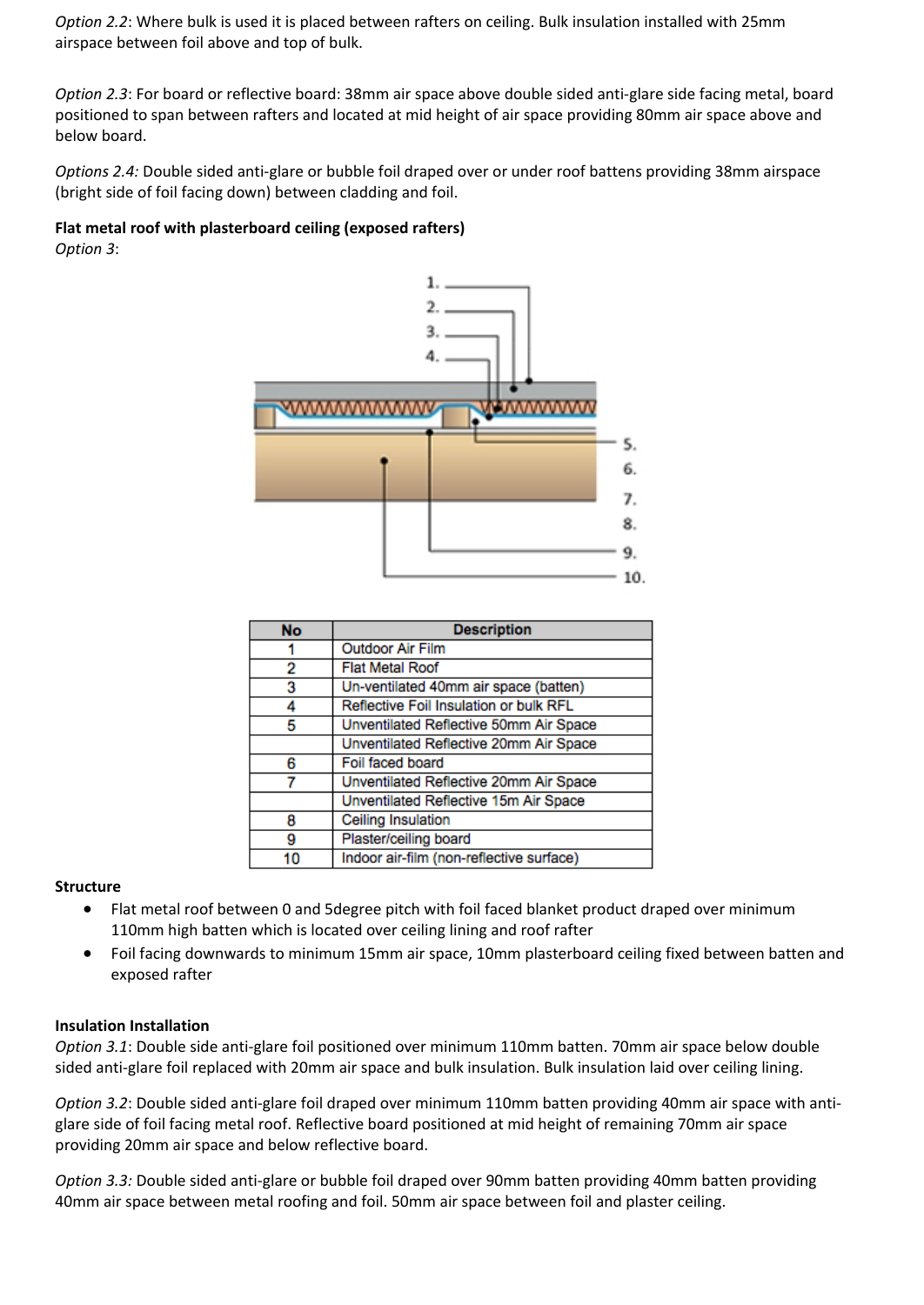Flat metal roof with no ceiling: (example warehouse) *Option 4*



| No | <b>Description</b>                                |  |
|----|---------------------------------------------------|--|
|    | <b>Outdoor Air Film</b>                           |  |
|    | <b>Flat Metal Roof</b>                            |  |
|    | Un-ventilated 40mm air space                      |  |
|    | Reflective Foil Insulation or RFL bulk insulation |  |
|    | Indoor air film (Reflective surface)              |  |

### **Structure**

Metal roof at 0 to 5degree pitch, purloins may be various centers. Reflective foil or reflective foil faced blanket laid over wires with airspace between foil and metal roof ranging from 0mm to 40mm.

#### **Insulation Installation**

Foil faced blanket insulation laid over safety mesh. Laps in foil should be 100mm or 150mm, in accordance with the manufacturers' installation specifications and any tears or holes in the reflective foil should be repaired with foil tape. Foil side of blanket should face into the airspace below. Tight installation of insulation denotes no airspace between reflective insulation and flat metal roof, hence no contribution from an air space.

#### **Flat metal roof with suspended ceiling**

#### **Structure**

Flat metal roof at 0 to 5degree pitch with foil faced blanket installation over straining wires. Purlins may be at various centers. 10mm plasterboard ceiling fixed to the suspended ceiling grid to form a 100-600mm ventilated air space.

#### **Insulation Installation**

Reflective Foil or reflective bulk insulation laid over straining wires with the bright side facing downwards. Over laps in foil should be 100mm or 150mm, in accordance with the manufacturers installation specifications. Any tears or holes should be repaired with foil tape. Where blanket/foil is used the blanket is compressed over purloins, the blanket should be allowed to fully recover to design thickness. Foil side of blanket should face into the airspace below. Tight installation denotes no airspace between reflective insulation and flat metal roof, hence no contribution from an air space.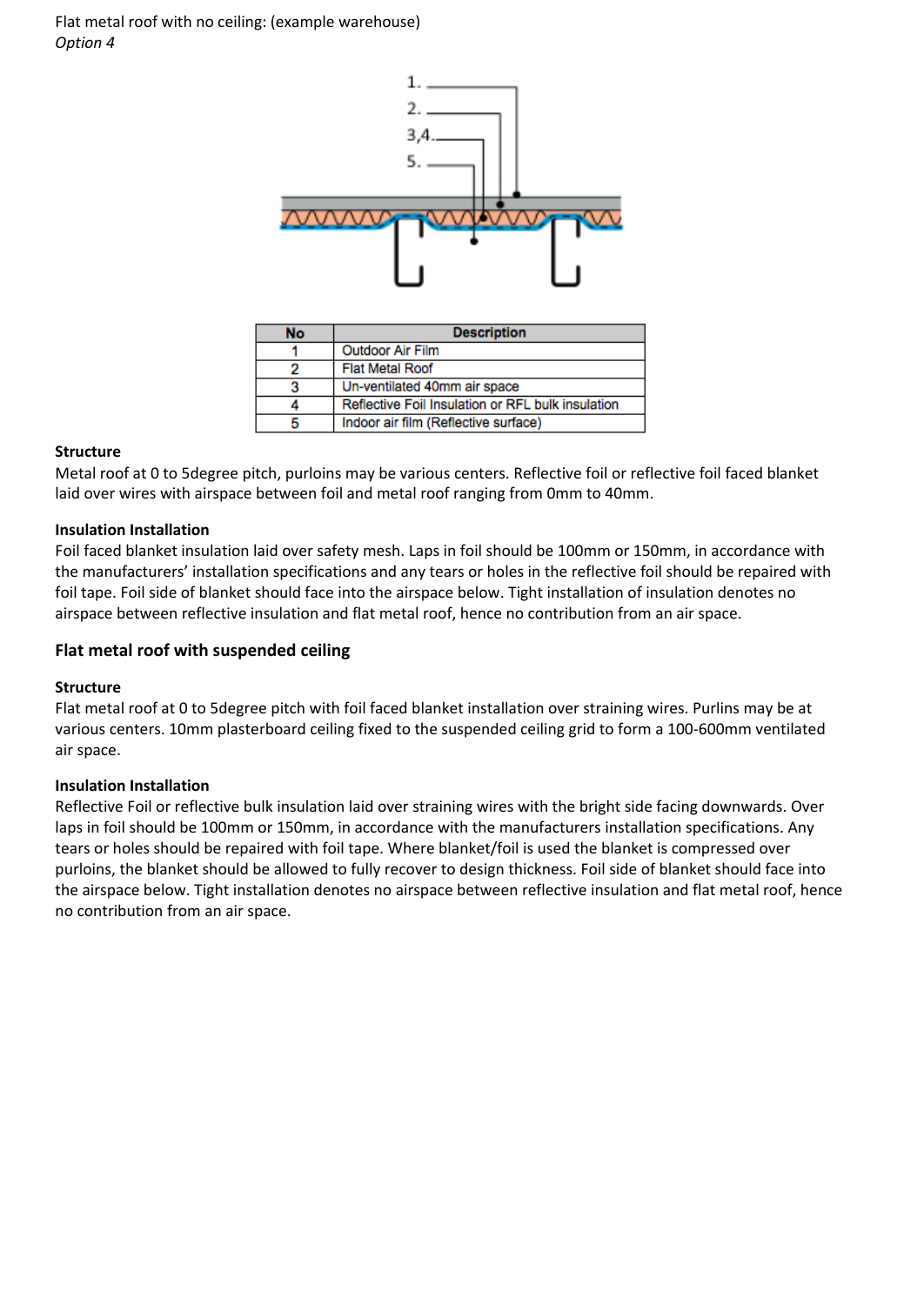### **Thermal bridging**

Thermal bridging is the transfer of heat across building elements, which have less thermal resistance than the added insulation. This decreases the overall R value. Wall frames and ceiling beams are examples of thermal bridges, having a lower R value than the insulating material placed between them. Because of this, the overall R value of a typical ceiling is reduced.



## **Technical Information – Insulation**

## **How does insulation work?**

An un-insulated home is subject to considerable winter heat losses and summer heat gains.



The term 'insulation' refers to materials or a combination thereof which provide resistance to heat flow.

## **What is an R-value?**

Insulation materials are rated for their performance in restricting heat transfer. This is expressed as the R value, also known as thermal resistance. The R value is a guide to its performance as an insulator – the higher the R value, the better insulation (i.e. Resistance to heat flow) it provides.

## **R values are expressed using the metric units' m2/K/W, where:**

- M2 refers to one meter squared of the material of a specified thickness;
- K refers to a one degree temperature difference (Kelvin or Celsius) across the material;
- W refers to the amount of heat flow across the material in watts.

## **What is a U-Value?**

Sometimes insulation or systems are rated in terms of its U-value, rather than its R-Value. The U-value measures the transfer of heat through a material or a building element (thermal transmittance), whereas the R-value measures the resistance to heat transfer. U-values are often used in technical literature, especially to indicate the thermal properties of glass and to calculate heat losses and gains.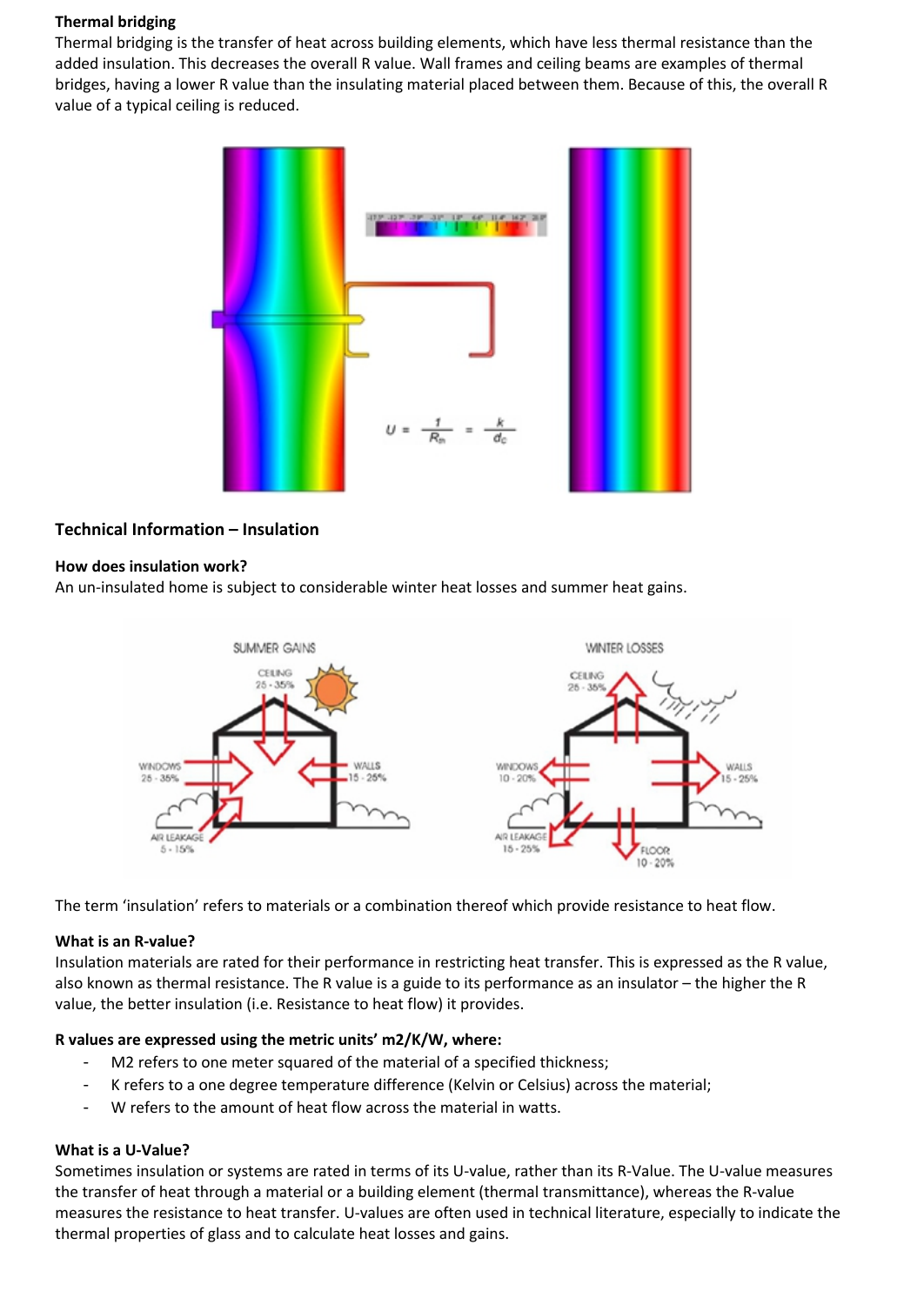The U-value is the reciprocal of the R-value, R=I/U or U=I/R. For example, with an R-value of 2.0, the U-value is  $\frac{1}{2}$ or 0.5.

The U-value is expressed using the metric units (W/m2, K) where:

- W refers to the amount of heat transmitted across the face or through the material in watts;
- M2 refers to one meter squared of the material of a specified thickness; and
- K or 'degree Kelvin' refers to each degree Celsius temperature difference across the face of the material.

A smaller U-value results in lower heat flow, and therefore less heat loss. Higher U-values mean greater heat loss.

## **What is Intervention or Added R-Value?**

The intervention added R-value or added thermal resistance is the value of the insulating material alone. This is the term most used when buying insulation.

The manufacturer should provide the R-value of the insulation on the packaging. Some products will have a higher R-value for a specified thickness For example, a 70mm thick extruded polystyrene board and 100mm thick extruded polystyrene board and 100mm thick glass wool blanket may have the same apparent R-value.

Reflective insulation must work in conjunction with air spaces between surfaces, and membranes can't be said to have an R-value by it self

To compare the performance of bulk and reflective insulation, the resistance of such membrane in combination with air space(s) must be calculated. Reputable manufacturers can supply this information. Note that the effectiveness of reflective insulation installed on horizontal or sloping surfaces may eventually be reduced due to dust build-up, which reduces reflectivity, thereby increasing absorption.

### **Testing & Simulation**

The AAAMSA Group has entered into a joint venture with the Thermal Test Laboratory (TTL) to exclusively conduct testing and product simulation for SAFIERA. The testing of fenestration systems will be conducted by TTL in accordance with the protocols of the National Fenestration Rating Council (NFRC) in America. The institution is recognized internationally.

The Thermal Test Laboratory is a SANAS and NFRC accredited testing laboratory.

SAFIERA combines testing and computer simulation to determine actual values used to characterize the thermal performance of a particular fenestration system.

The solar optical properties of glazing materials are determined first. The data is submitted to Lawrence Berkeley National Laboratory (LBNL) for spectral data verification. Upon completion of peer review, LBNL shall mark the data files with the # sign indicating that the data has met the technical requirements of NFRC and may be made part of the WINDOW 5.2 glass data library.

### **Testing**

## 1. **Mechanical Performance Testing**

Firstly the mechanical performance is determined by testing for air leakage, wind deflection, water penetration and structural strength of fenestration systems are conducted.

### **This includes:**

- Air leakage through specimen not exceeding 2  $L/s/m<sup>2</sup>$  under a pressure difference of 75 Pa
- Water resistance under a pressure No leakage when subjected to a flow of 0.05 l/s.m2
- Deflection (positive and negative) under uniform loading 1000Pa- 3500Pa Maximum deflection allowed 1/175 of span or 20mm, whichever is less;

Structural proof loading 1.5 x Uniform loading - No structural failure or permanent deformation allowed. Tests are conducted in accordance with SANS 613:2011

## 2. **Rotatable Guarded Hot Box (RGHB) Testing**

A Rotatable Guarded Hot Box (RGHB) is a testing facility for determining the heat transmission values of virtually any building envelope system.

The RGHB is situated at the Thermal Test Laboratory (TTL) on the CSIR campus in Pretoria, a research facility devoted to developing technologies that improve the energy efficiency and environmental compatibility of commercial, industrial and residential buildings.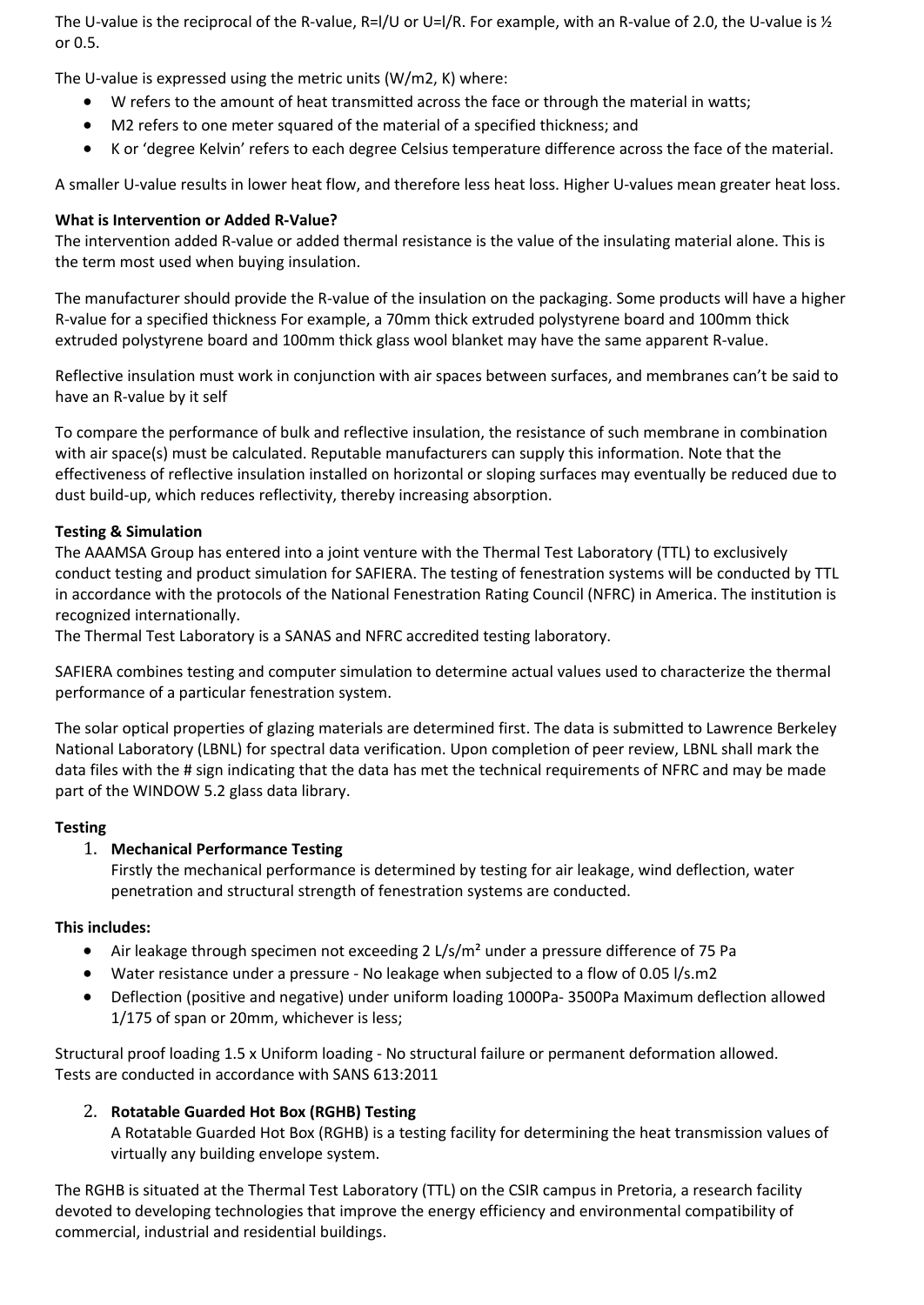The RGHB can determine the thermal transmittance or U-factor (in  $W/m^2$ .K) of building envelope systems for any angle of application from vertical to horizontal in accordance with ASTM C 1199 and ASTM C 1363. In addition to fenestration systems, thermal insulation products, wall claddings and roof assemblies can also be tested.

Over and above the contribution of the building envelope to the energy efficiency of a building, additions to the envelope such as fenestration systems also contribute significantly. The thermal efficiency of a building is determined by the design and application of the building envelope which influence the productivity and comfort of its occupants.

The RGHB will not only be of immense benefit to professionals in the building industry but equally to the members of the related Associations in the construction industry. Architects and engineers can now make accurate assessments of a building's energy efficiency before it is built, while members can confidently recommend their products for specific building envelopes.

Testing of a building envelope system by means of a Hot Box is still is the most reliable method to determine its thermal performance.

The RGHB has two main chambers, a room side chamber (also referred to as the indoor or warm chamber) and a climate side chamber (also referred to as the environmental or cold chamber). The two chambers sandwich a surround panel with an opening in which the test specimen is mounted during testing. The surround panel separates the different thermal and air flow regimes in the two chambers.

The highly insulated construction of the RGHB eliminates energy losses to, or from the outside environment. The RGHB is calibrated and characterized according to NFRC standards to account for all losses or gains not applicable to the specimen being tested.

### **Testing Building Envelope Systems (Wall cladding, Roof systems, Fenestration and Doors)**

To determine the thermal efficiency of a building, a representative section or specimen of the assembly is installed into the 1.5 meter high and 1.2 meter wide opening of the surround panel. The specimen's thermal transmittance is calculated from the various measured air and surface temperatures, air flow rates and energy consumption measurements. All forms of heat transfer, conduction, convection and radiation) is taken into account when determining the heat transmission of the specimen.

### **Simulation**

Before the availability of user friendly computer programs for simulating heat transfer, physical testing was the primary means of determining indices of thermal performance, like U-factors.

It is necessary to validate computer-modeling results against physical testing as a means of reality checking. Simulation can also address the many permutations of size and configuration which exist within any range of products. Simulation is carried out via the computer modeling program THERM.

In order to carry out a simulation the manufacturer needs to supply details of the product (see checklist).

### **Thermal Simulation Checklist**

### **Thermal simulation is fast, accurate, flexible and straight forward, the requirements are as following:**

- Drawing of internal elevation of window or door
- Electronic drawings of cross sections in AutoCAD 2000, R13 or R14 drawing files (\*.dwg)
- Electronic drawing of glazing spacer bar (if not incorporated in cross sectional drawings)
- Internal and external environments labeled
- All frame material/conductance labeled
- All weather seals material/conductance labeled
- All sealant material/conductance labeled
- Glazing system type (e.g. 4-16-4) and any Low-E coatings used, whether the value is corrected or not and material/conductance attributed to the glazing spacers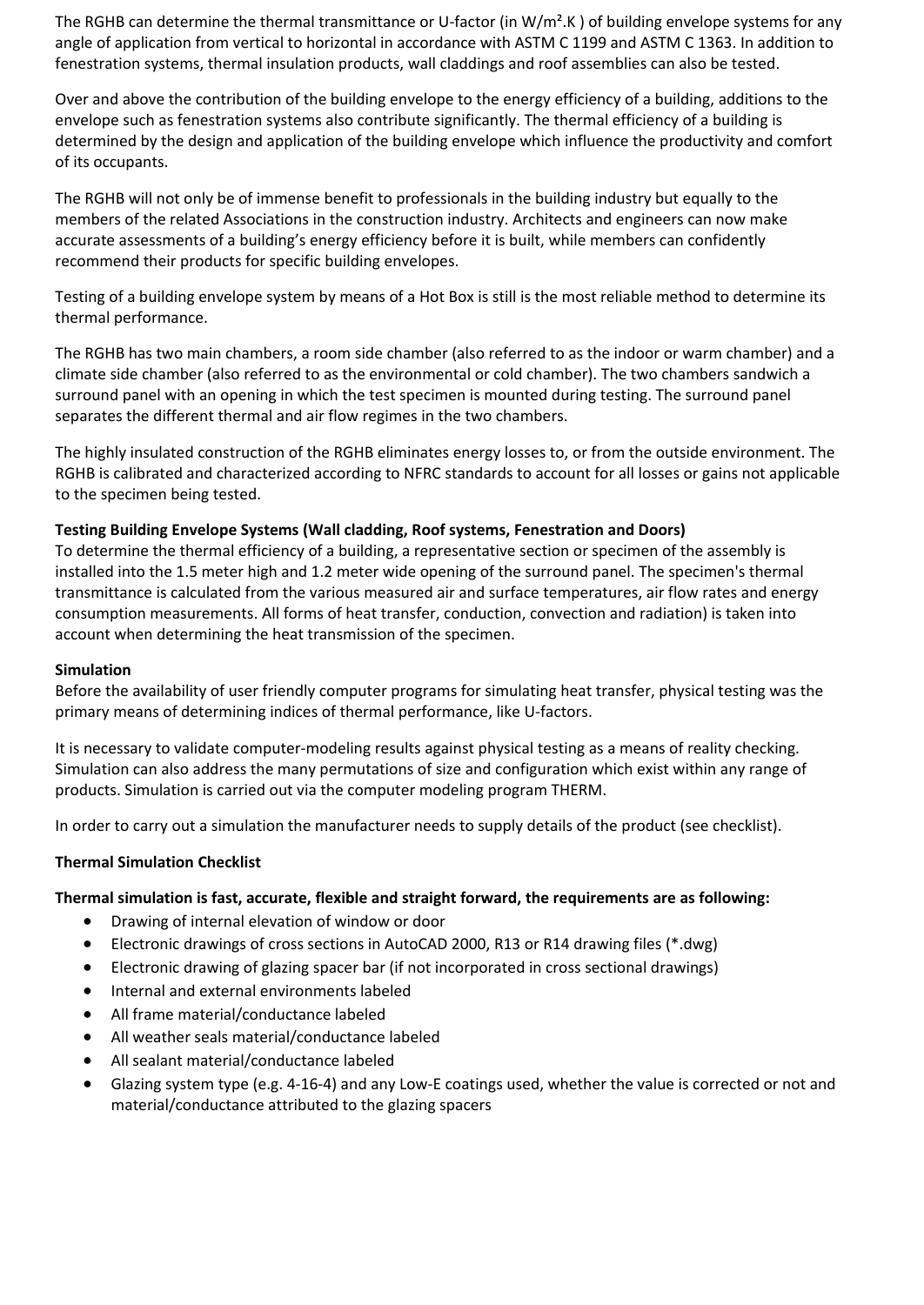



The THERM Program is a two-dimensional (2-D) finite element program for calculating heat transfer in fenestration systems and other building envelope constructions. In addition to conduction heat transfer, the program also handles detailed radiation heat transfer, based on view factors. It also incorporates convection heat transfer modeling in glazing cavities.

The WINDOW program serves two purposes. To calculate "center of glass" one dimensional (1-D) heat transfer and solar optical properties of glazing systems. Glazing configurations can be arbitrary constructed and can have up to 6 glazing layers, consisting of either glass or plastic.

Results are imported from THERM program for frame and "edge-of-glass" components, which are combined with glazing layers into complete fenestration system (window, skylight, curtain wall, etc.) The WINDOW program incorporates a large glass library with over 1,000 entries from every leading glass, laminate, or applied film manufacturer in the United States. The program also incorporates libraries of environmental conditions and gas properties. The underlying data structure is in Microsoft Access format.

### **Verification & Certification**

SAFIERA is independent of any one manufacturer and acts as a rigorous and credible Authority for testing performance claims. SAFIERA-rated fenestration and insulation products must meet all relevant standards. The scheme forms part of the quality assurance that smart manufacturers offer their customers. It is all about certified performance.

To participate, window manufacturers must obtain energy ratings for their products from SAFIERA that is accredited by the NFRC. The Rating System employs computer simulation and physical testing by NFRC-accredited laboratories to establish energy performance ratings for fenestration product types. The Rating System determines the U-factor, Air Leakage (AL), Solar Heat Gain Coefficient (SHGC) of a product, which are mandatory ratings for labeling of SAFIERA certified products.

The Energy Rating Scheme enables building envelope systems to be rated and labeled for their annual energy impact on a whole house or building, in any climate of South Africa.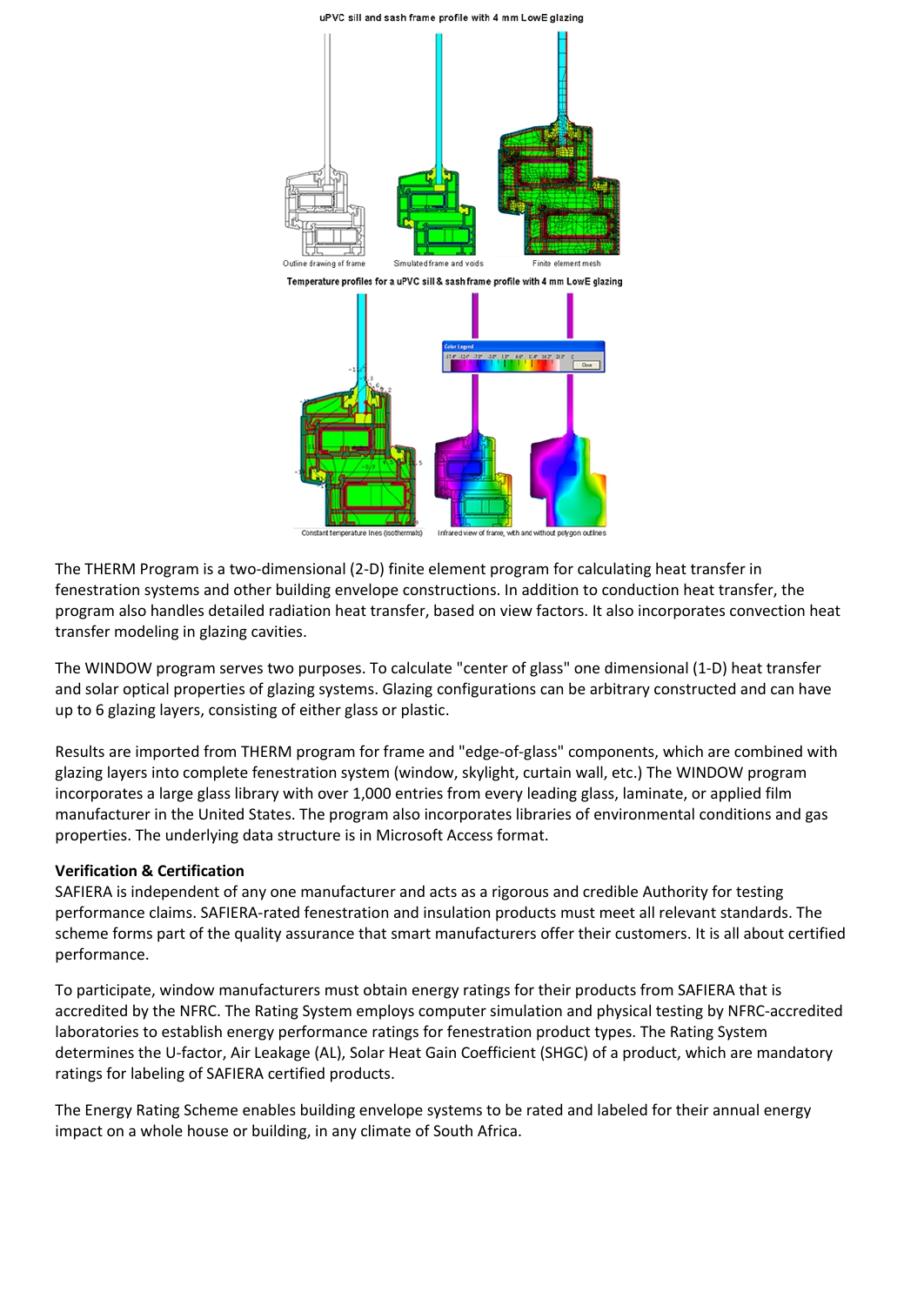## **Energy Rating & Labeling**

Rated products & systems will display the AAAMSA/SAFIERA logos. Each rated product & system will have a certificate which certifies that it has been energy rated. The ratings apply to the effect of the whole system including the relative contributions of glass and frame.

## **What does the SAFIERA Label mean?**

### **SAFIERA Ratings – Energy rating that you need & can trust**

The energy performance of all systems used in the Building Envelope, i.e. windows, doors, skylights and thermal insulation in roofs, walls and floors must be independently tested and certified. This is done in accordance to testing procedures established by the NFRC.

SAFIERA provides certified rating and labeling that enable consumers to compare the energy and performance features of windows, doors, skylights and thermal insulation in roofs, walls and floors so they can make the best purchasing decisions.

SAFIERA, however, do not distinguish between "good" and "bad" windows, set minimum performance standards, or mandate performance levels. This is where rating comes in. SAFIERA helps consumers to easily identify the energy performance characteristics of SAFIERA-certified products. By using the information contained on the label, builders and consumers can reliably compare one product with another.

## **Example of a SAFIERA label**

information.

|                                                                                                                                                                                                                                                                                                                                                                                                                                      | <b>Company Name</b><br><b>Product Type</b><br><b>ENERGY PERFORMANCE RATINGS</b> |                                        |  |  |  |
|--------------------------------------------------------------------------------------------------------------------------------------------------------------------------------------------------------------------------------------------------------------------------------------------------------------------------------------------------------------------------------------------------------------------------------------|---------------------------------------------------------------------------------|----------------------------------------|--|--|--|
| <b>AAAMSA</b><br>Group                                                                                                                                                                                                                                                                                                                                                                                                               | U-Value $(W/m^2.K)$<br>3.87                                                     | Solar Heat Gain<br>Coefficient<br>0.54 |  |  |  |
|                                                                                                                                                                                                                                                                                                                                                                                                                                      | <b>ADDITIONAL PERFORMANCE RATINGS</b>                                           |                                        |  |  |  |
| SAFIERA                                                                                                                                                                                                                                                                                                                                                                                                                              | Air Infiltration                                                                | Visible Transmittance                  |  |  |  |
|                                                                                                                                                                                                                                                                                                                                                                                                                                      | $0.67 \frac{\ell}{m^2}}$ /s                                                     | 0.58                                   |  |  |  |
| South African<br>Fenestration & Insulation                                                                                                                                                                                                                                                                                                                                                                                           | <b>MECHANICAL PROPERTIES</b>                                                    |                                        |  |  |  |
| <b>Energy Rating Association</b>                                                                                                                                                                                                                                                                                                                                                                                                     | Category                                                                        | Design Wind load                       |  |  |  |
|                                                                                                                                                                                                                                                                                                                                                                                                                                      |                                                                                 | 2000Pa                                 |  |  |  |
| The Manufacturer stipulates that these ratings conform to applicable SAFIERA procedures for determining<br>whole product performance. SAFIERA ratings are determined for a fixed set of environmental conditions<br>and a specific product size. SAFIERA does not recommend any product and does not warrant the suitability<br>of any product for any specific use. Consult manufacturer's literature for other product performance |                                                                                 |                                        |  |  |  |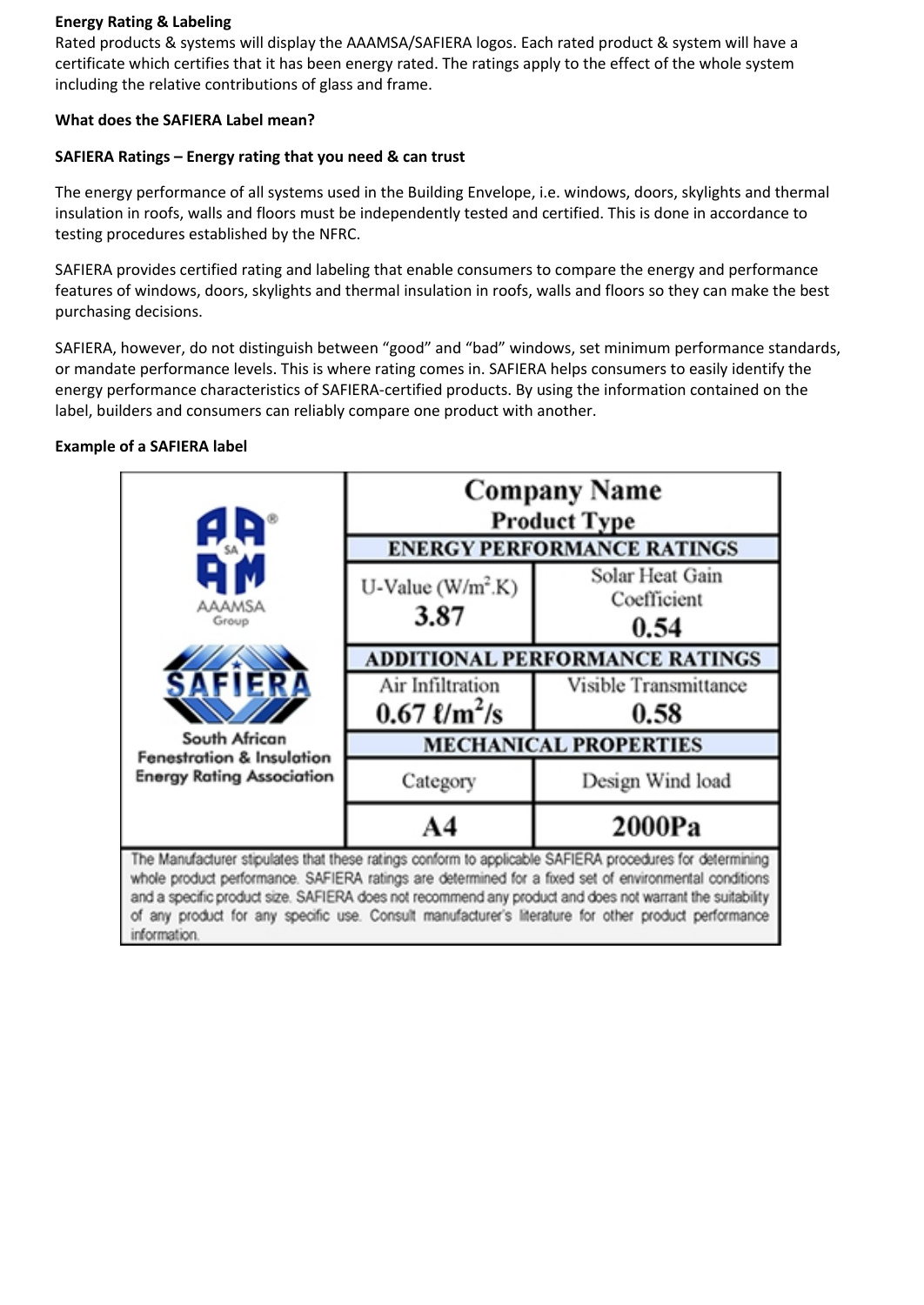

### **Terms of Use**

The South African Fenestration and Insulation Energy Rating Authority (hereinafter "SAFIERA") makes available for your use on this website information, documents and data (hereinafter collectively known as "information"). Use of this website and the information contained or accessed therein is subject to the terms and conditions herein.

By accessing and using this website, you agree to the terms of use set forth below. At its sole discretion, SAFIERA reserves the right to change, at any time, in whole or in part, the terms of use. Your use of this website and the materials available therein are subject to the most recent version of these terms of use.

This website, as well as all information provided or accessible through it, including all downloaded and printed materials, are owned or used with permission by SAFIERA, and is protected by copyright law, intellectual property law, and international treaty provisions. Any unauthorized use of the website or the information obtainable through it may be considered a violation of such laws.